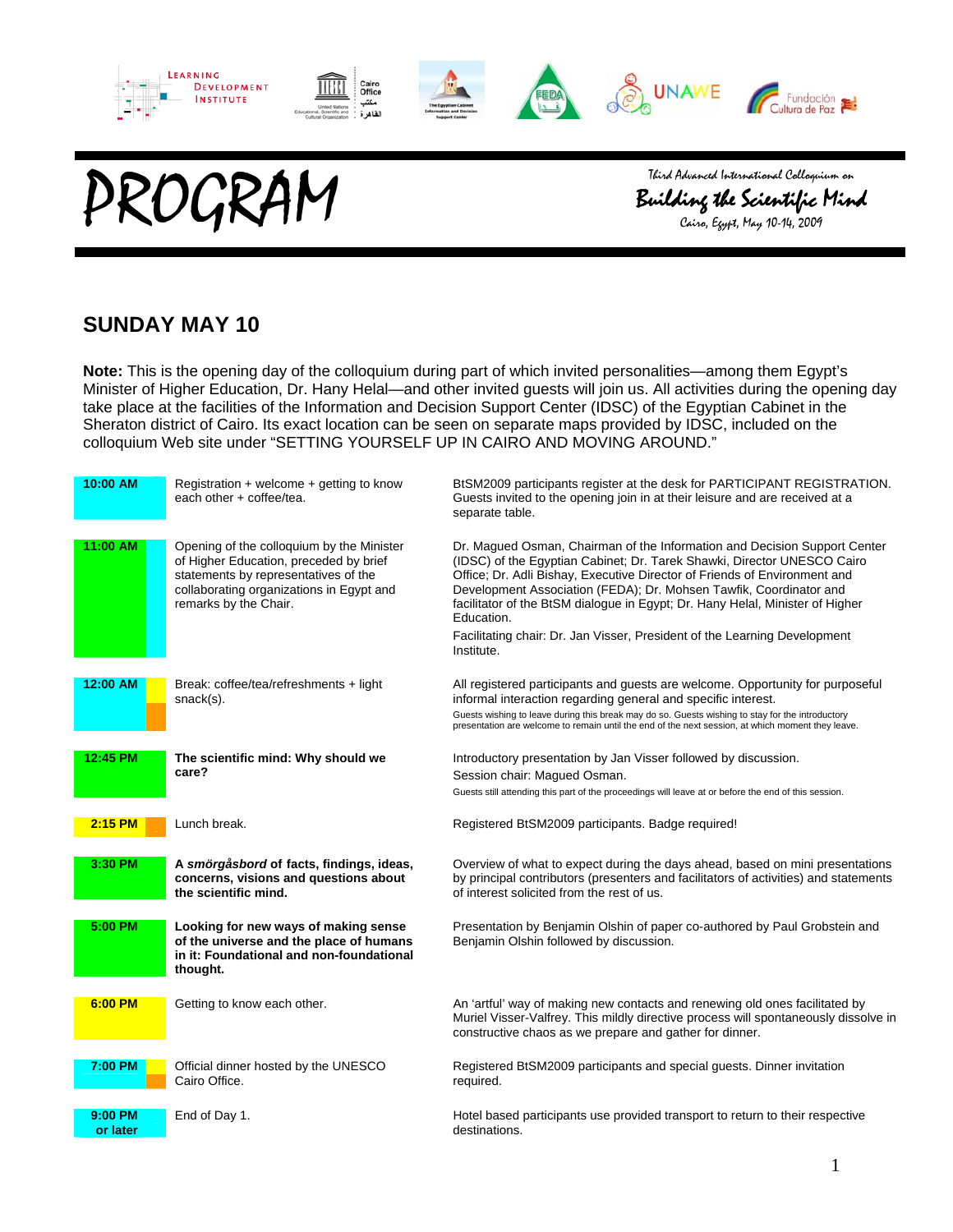**Note:** Colloquium proceedings during the next four days take place at the Kharoub Wekala facilities of FEDA in El Gamaliya.

## **MONDAY MAY 11**

| 9:30 AM    | Getting ready.                                                                                                                          | Getting to know our meeting place; free-flowing self-organizing conversations<br>among participants; opportunity for registration for late arrivals.                                                                                                                                                           |
|------------|-----------------------------------------------------------------------------------------------------------------------------------------|----------------------------------------------------------------------------------------------------------------------------------------------------------------------------------------------------------------------------------------------------------------------------------------------------------------|
| 9:45 AM    | Building the scientific mind across the<br>disciplinary divide - Why deconstructing<br>and reconstructing the 'social' is<br>important. | Presentation by John van Breda followed by discussion.                                                                                                                                                                                                                                                         |
| $10:30$ AM | Break.                                                                                                                                  | Coffee/tea/refreshments.                                                                                                                                                                                                                                                                                       |
| 11:00 AM   | Big History: From hydrogen to humans<br>in ten easy lessons.                                                                            | Keynote presentation by David Blanks followed by discussion.                                                                                                                                                                                                                                                   |
| 12:30 PM   | Lunch break.                                                                                                                            | In addition to sharing food, participants are invited to self-organize during lunch<br>time and continue discussions in areas of relevant interest as well as use part of<br>the time available for Knowledge Café related exchanges.                                                                          |
| 1:30 PM    | Building minds for a complex future.                                                                                                    | Brief presentation by Rasha Awad.                                                                                                                                                                                                                                                                              |
| 1:45 PM    | Bringing science to politics.                                                                                                           | Brief presentation by Nesreen ElMolla.                                                                                                                                                                                                                                                                         |
| 2:00 PM    | Brainstorming group session on 'Building<br>minds for a complex future.'                                                                | Parallel brainstorming sessions. We break into two groups of approximately<br>equal size and meet in two separate rooms for 30 minutes.                                                                                                                                                                        |
|            | Brainstorming group session on 'Bringing<br>science to politics.'                                                                       |                                                                                                                                                                                                                                                                                                                |
| 2:30 PM    | Reporting back in plenary session on the<br>two brainstorming activities above.                                                         | Rasha Awad and Nesreen ElMolla and/or their rapporteurs.                                                                                                                                                                                                                                                       |
| 3:00 PM    | Break.                                                                                                                                  | Coffee/tea/refreshments.                                                                                                                                                                                                                                                                                       |
| 3:30 PM    | Special Interest Groups (SIG's) and other<br>special group activities. See also listing on<br>Page 5.                                   | Two-hour timeslot for dedicated work on issues of special interest. This is left to<br>the initiative of the participants. At the start those wishing to run a SIG or activity<br>will be invited to briefly highlight the intentions/goals of their SIG, inviting<br>members of the community to participate. |
| 5:30 PM    | End of Day 2.                                                                                                                           | Hotel based participants use provided transport to return to their respective<br>destinations.                                                                                                                                                                                                                 |



 UNAWE workshop with the children of El Gamaliya

 This workshop will be conducted and facilitated by Carolina Ödman and Hala Osman with the participation of Soha Badry and Nihal Soliman. The workshop serves as an input to subsequent proceedings of the colloquium.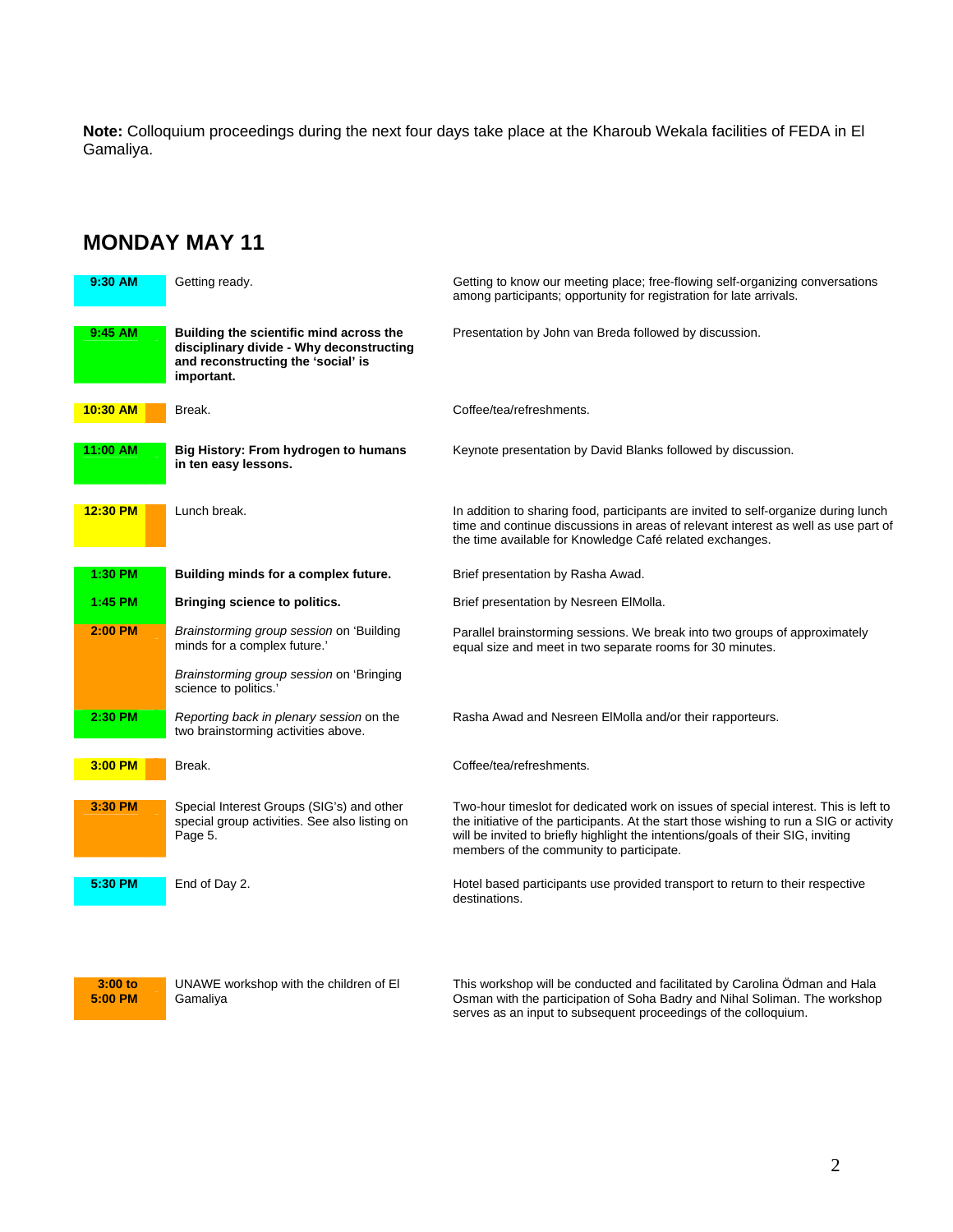# **TUESDAY MAY 12**

| 9:30 AM                                 | Enriching the academic mind through<br>deepening the scholarship of<br>integration.                                                                                             | Presentation by Gary Hampson followed by discussion.                                                                                                                                                                                                                                                             |
|-----------------------------------------|---------------------------------------------------------------------------------------------------------------------------------------------------------------------------------|------------------------------------------------------------------------------------------------------------------------------------------------------------------------------------------------------------------------------------------------------------------------------------------------------------------|
| 10:00 AM                                | The evolving scientific mind through a<br>transdisciplinary lens.                                                                                                               | Presentation by Jennifer Gidley followed by discussion.                                                                                                                                                                                                                                                          |
| 10:30 AM                                | Break.                                                                                                                                                                          | Coffee/tea/refreshments.                                                                                                                                                                                                                                                                                         |
| 11:00 AM                                | Issues of integration, transdisciplinarity,<br>and design of the learning context in<br>relation to the building of the scientific<br>mind.                                     | Plenary panel discussion. Composition to be determined as we meet.                                                                                                                                                                                                                                               |
| 11:30 AM                                | Arts, language, purposeful action,<br>development of consciousness, and<br>development of the scientific mind:<br>Implications for education and for<br>sustainable human life. | Presentation by Martin Gardiner followed by discussion.                                                                                                                                                                                                                                                          |
| $12:30$ PM                              | Lunch break.                                                                                                                                                                    | In addition to sharing food, participants are invited to self-organize during lunch<br>time and continue discussions in areas of relevant interest as well as use part of<br>the time available for Knowledge Café related exchanges.                                                                            |
| 1:30 PM                                 | Indigenous games: A natural way of<br>awakening the senses and knowing the<br>world.                                                                                            | Presentation by Jinan Kopadully followed by discussion.                                                                                                                                                                                                                                                          |
| 2:15 PM                                 | Gaming and the scientific mind: The<br>impact of digital gaming on the<br>development of the scientific mind.                                                                   | Presentation + demo by Carlo Fabricatore and Ximena Lopez followed by<br>discussion.                                                                                                                                                                                                                             |
| $3:00$ PM                               | Break.                                                                                                                                                                          | Coffee/tea/refreshments.                                                                                                                                                                                                                                                                                         |
| 3:30 PM                                 | On teaching 'scientific thinking': A<br>collaborative approach to a student<br>centered active learning and technology<br>enhanced course design.                               | Panel discussion with Aziza Ragai Ellozy, Tiffany Vora, Kathryn<br>Lawrence, & Brandon Canfield on the panel.                                                                                                                                                                                                    |
| 4:15 PM                                 | Special Interest Groups (SIG's) and other<br>special group activities. See also listing on<br>Page 5.                                                                           | 105-minute timeslot for dedicated work on issues of special interest. This is left<br>to the initiative of the participants. At the start those wishing to run a SIG or<br>activity will be invited to briefly highlight the intentions/goals of their SIG, inviting<br>members of the community to participate. |
| 6:00 PM                                 | Special session on the history, culture and<br>architecture of the broader environment in                                                                                       | Session organized and moderated by Mohsen Tawfik with quest participation.                                                                                                                                                                                                                                       |
|                                         | which we meet, El Gamaliya.                                                                                                                                                     | Around 7:30 this is followed by sharing a traditional Egyptian meal, offered by<br>IDSC.                                                                                                                                                                                                                         |
|                                         |                                                                                                                                                                                 | For those interested, we end the evening with a stroll through the illuminated<br>area, appreciating its beauty at night.                                                                                                                                                                                        |
| ???????<br>time tbd<br>(around<br>9 PM) | End of Day 3.                                                                                                                                                                   | Hotel based participants use provided transport to return to their respective<br>destinations.                                                                                                                                                                                                                   |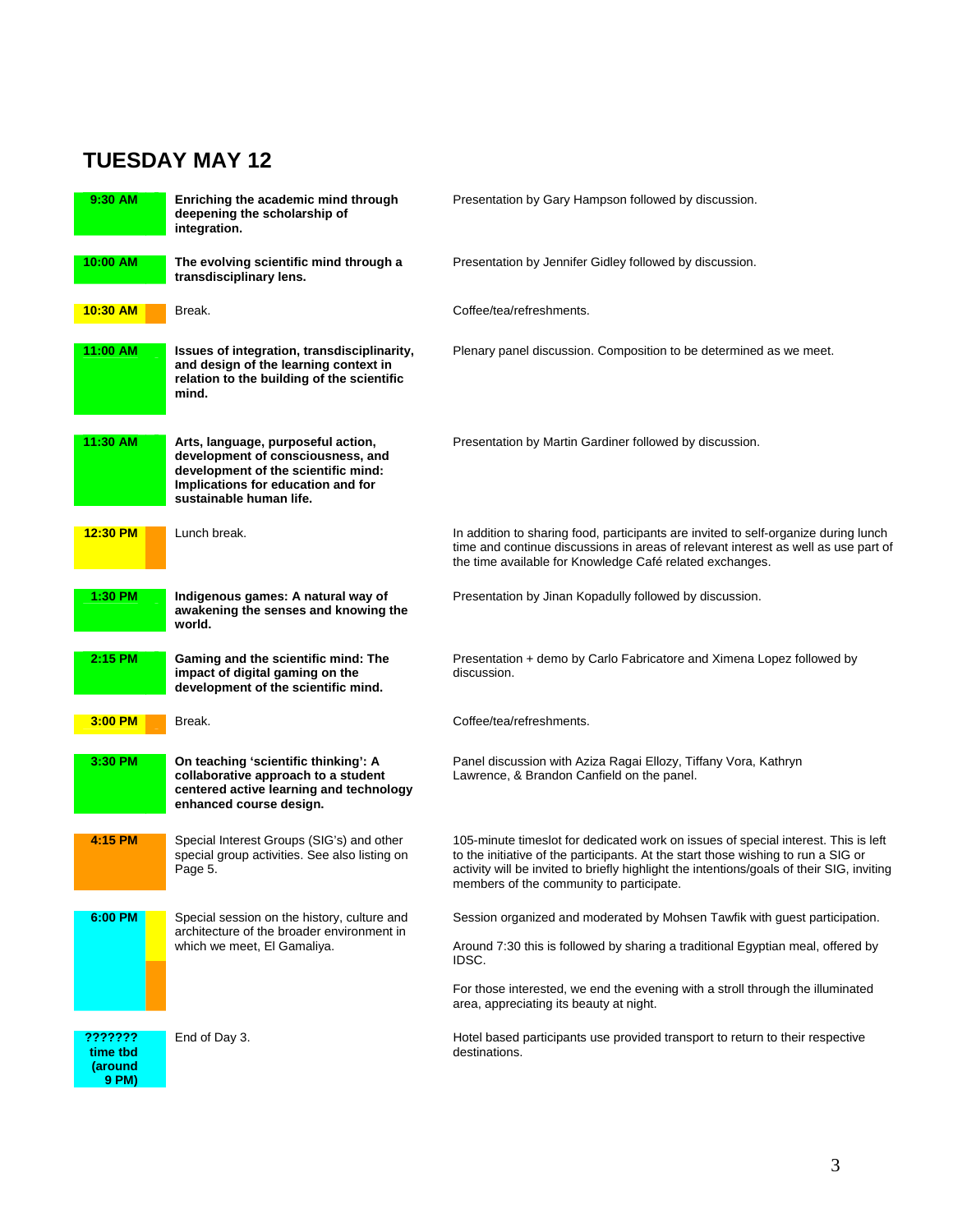# **WEDNESDAY MAY 13**

| 9:30 AM    | The role of media, mind and identity in a<br>'liquid' social universe.                                                                                                                                 | Presentation by Jaap Swart of work in collaboration with Marten de Vries.                                                                                                                                                                                                                                                                     |
|------------|--------------------------------------------------------------------------------------------------------------------------------------------------------------------------------------------------------|-----------------------------------------------------------------------------------------------------------------------------------------------------------------------------------------------------------------------------------------------------------------------------------------------------------------------------------------------|
| 9:45 AM    | Which home we want to replicate in the<br>universe and is there any room for 'the<br>Third World people'?                                                                                              | Presentation by Faiza Hussein AbdAllah.                                                                                                                                                                                                                                                                                                       |
| 10:00 AM   | The socio-demographic and some<br>personal characteristics of those who<br>value imagination as a quality that<br>children can be encouraged to learn, at<br>home, in Egypt. A descriptive study.      | Presentation by Shahinaz Mekheimar of a paper co-authored by Shahinaz<br>Ibrahim Mekheimar and Maha Ismail Mahmoud.                                                                                                                                                                                                                           |
| 10:15 AM   | <b>Science and Religion Perspectives:</b><br>Conflict, Interdependence, Dialogue or<br>Integration                                                                                                     | Presentation by Mohsen Tawfik                                                                                                                                                                                                                                                                                                                 |
| $10:30$ AM | Break.                                                                                                                                                                                                 | Coffee/tea/refreshments.                                                                                                                                                                                                                                                                                                                      |
| 11:00 AM   | Developing young scientific minds: The<br>role of the arts.                                                                                                                                            | Presentation by Marion Porath of paper co-authored by Marion Porath and<br>Krista Fogel.                                                                                                                                                                                                                                                      |
| 11:15 AM   | <b>Basic Books in Science: Problems of</b><br>science publishing for those with limited<br>access, particularly in Africa: Issues of<br>printing and distribution.                                     | Presentation by Roy McWeeny on challenges met in his work 'For the Love of<br>Science.'                                                                                                                                                                                                                                                       |
| 11:30 AM   | Inspiring young children in<br>underprivileged environments using the<br>beauty and scale of the universe as a<br>source of inspiration: Results of a<br>workshop with the children of El<br>Gamaliya. | Presentation by Carolina Ödman on UNAWE's international experience and in<br>particular the work done with the children of El Gamaliya.                                                                                                                                                                                                       |
| 11:45 AM   | Diverse opportunities for the development<br>of the human mind, starting with the very<br>young, with particular attention to those<br>growing up in underprivileged<br>environments.                  | Group discussions inspired by the seven previous presentations and earlier<br>contributions to clarifying this area of concern during the colloquium. Results to<br>be presented after the lunch break.                                                                                                                                       |
| $12:30$ PM | Lunch break.                                                                                                                                                                                           | In addition to sharing food, participants are invited to self-organize during lunch<br>time and continue discussions in areas of relevant interest as well as use part of<br>the time available for Knowledge Café related exchanges.                                                                                                         |
| 1:30 PM    | Diverse opportunities for the development<br>of the human mind, starting with the very<br>young, with particular attention to those<br>growing up in underprivileged environments<br>(continued).      | Reporting back by working groups who discussed these matters before lunch.<br>Plenary debate inspired by the group reports.                                                                                                                                                                                                                   |
| 2:30 PM    | Special Interest Groups (SIG's) and other<br>special group activities. See also listing on<br>Page 5.                                                                                                  | Three-hour timeslot (before and after the break) for dedicated work on issues of<br>special interest. This is left to the initiative of the participants. At the start those<br>wishing to run a SIG or activity will be invited to briefly highlight the<br>intentions/goals of their SIG, inviting members of the community to participate. |
| 3:00 PM    | Break.                                                                                                                                                                                                 | Coffee/tea/refreshments.                                                                                                                                                                                                                                                                                                                      |
| 3:30 PM    | Special Interest Groups (SIG's) and other<br>special group activities (continued). See<br>also listing on Page 5.                                                                                      | Three-hour timeslot (before and after the break) for dedicated work on issues of<br>special interest. This is left to the initiative of the participants. At the start those<br>wishing to run a SIG or activity will be invited to briefly highlight the<br>intentions/goals of their SIG, inviting members of the community to participate. |
| 5:30 PM    | End of Day 4.                                                                                                                                                                                          | Hotel based participants use provided transport to return to their respective<br>destinations.                                                                                                                                                                                                                                                |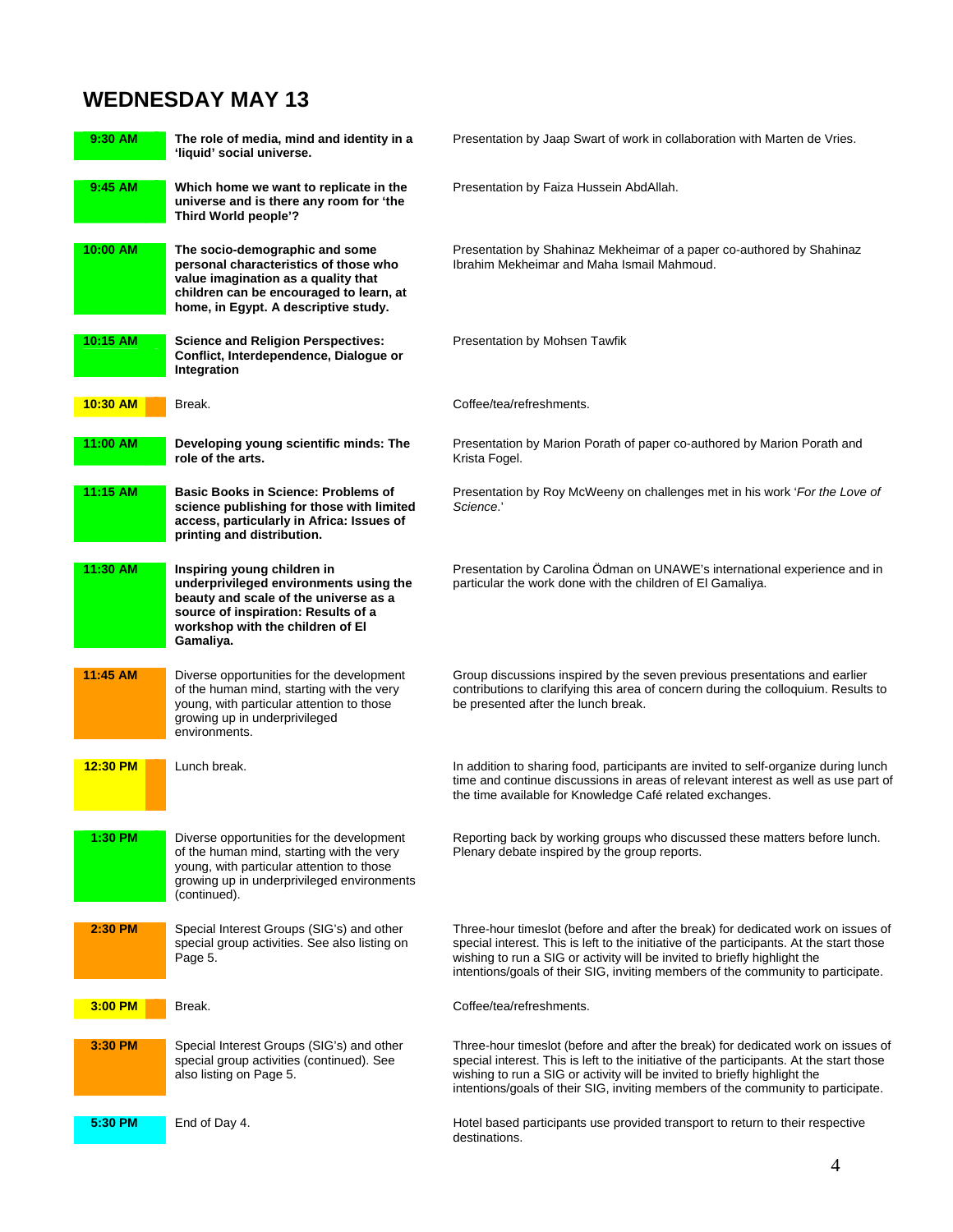### **THURSDAY MAY 14**



#### **Special Interest Groups as identified previously:**

- *Learning for Sustainable Futures.*
- *Problem Oriented Learning.*
- *Personal Health and the Scientific Mind* (with specific attention to the challenge of endemic diseases).
- *Transdisciplinarity.*
- Development of the Scientific Mind in the Age of the Internet (exploring opportunities and distractions).
- *UNAWE.*
- *Big History.*
- *Diverse Cultural, Philosophical and Religious Perspectives on the Scientific Mind.*
- *Science and Pseudoscience.*
- *Early Child Development and the Scientific Mind.*
- *Developing the Scientific Mind in and for a Developing World*.

#### **Special activities as proposed by participants to be accommodated in 'SIG and special group activities' program slots:**

- **Elizabeth Jordan & Marion Porath: Problem-oriented approaches to teaching and learning across disciplines (workshop).**
- *Carlo Fabricatore & Ximena Lopez: Gaming and the scientific mind: Designing games to develop the scientific mind (2-hour workshop).*
- *Shahinaz Mekheimar: Health promotion and raising critical awareness with special emphasis on qualitative research (roundtable).*
- **Roy McWeeny: Science publishing in Africa: Problems of printing and distribution (roundtable).**
- *Marion Porath: Developing young scientific minds: The role of the arts (roundtable).*
- *Mohsen Tawfik: Science and religion (roundtable).*

# **LEGEND**

- General/Relating to overall organization of the colloquium.
- Knowledge Café and informal purposeful interaction.
- Plenary sessions providing food for thought.
- The scientific mind in action: Group work on special interest—SIG's and premeditated or spontaneously conceived activities.
- Building vision and commitment regarding what to do next.